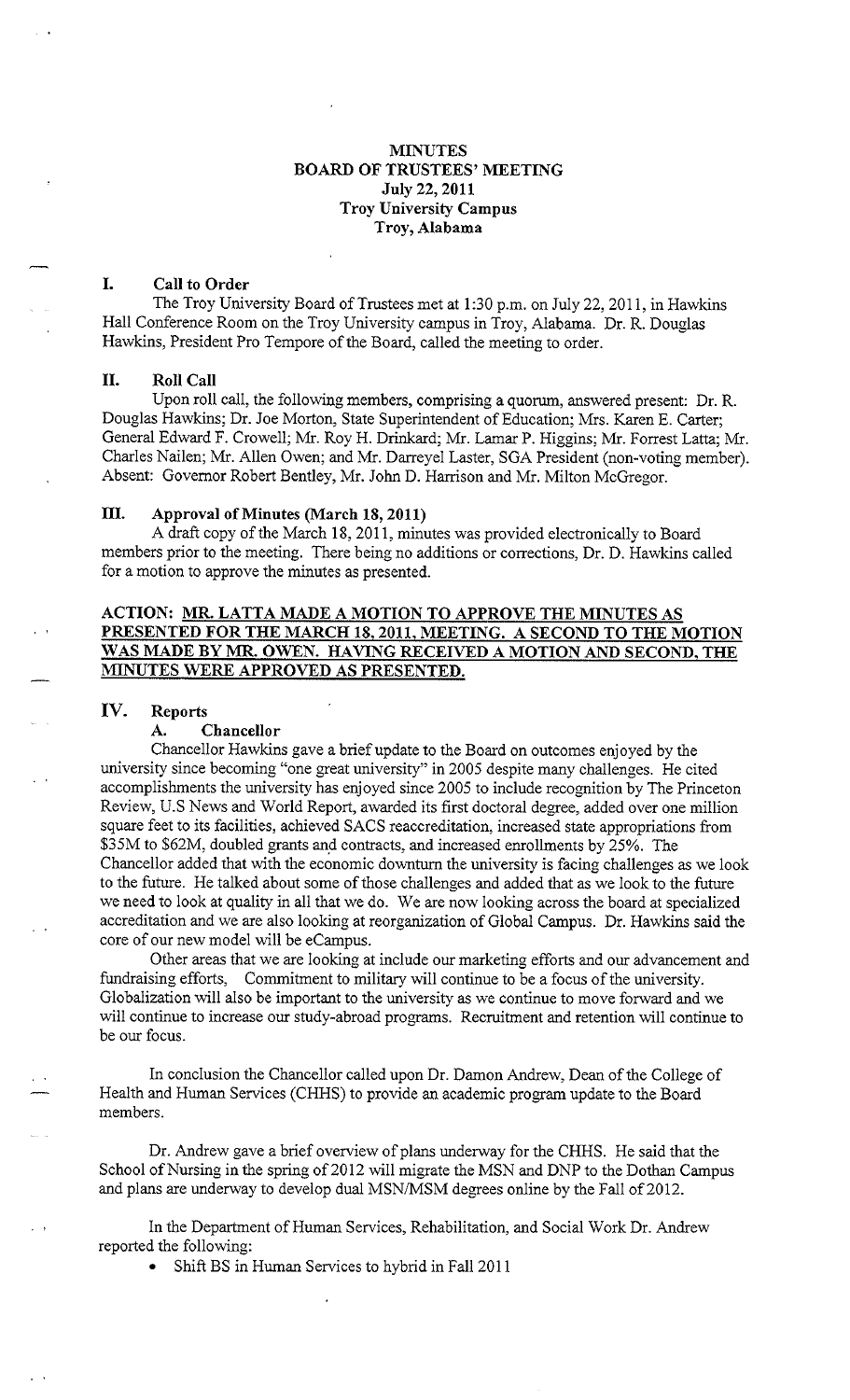- Shift BS in Rehabilitation to hybrid in Fall 2011 and revamp curriculum in the Fall 2012
- Shift BS in Social Work to hybrid in Fall 2011
- Develop minor in Case Management online in the Fall of 2012

For the Department of Kinesiology and Health Promotions the following changes are underway:

- Offer new BS in Health Education on Troy Campus (Fall 2011)
- Offer revamped MS in Sports and Fitness Management online (Fall 2011)
- Develop dual MS-SFM/MBA degree on Troy Campus and online (Spring 2012)
- Develop Ph.D. in Sport and Fitness Management on Troy Campus and online (Fall 2012)

Dr. Andrew added that there is unprecedented growth in the Sports and Fitness Management programs as well as a pressing need for qualified faculty members. He noted that our SFM program is one of only five accredited SFM programs in the world and this gives TROY a strategic and competitive advantage. Dr. Andrew added that from a strengths perspective TROY has high quality faculty with research credentials and a strong national reputation of our program in the field. He added that we have opportunities with the SFM Ph.D. to be the first in the market with an accredited doctoral program, to be the first in the market with a reputable online doctoral program, to establish a unique program that addressed discipline need; and we can use elective requirements for the Ph.D. to strengthen MS-level electives.

## **B. Board Committee Reports**

# • **Academic Affairs Committee, Honorable Gerald Dial**  • **Advancement Presentation**

Senator Dial called upon Mrs. Donna Schubert, Associate Vice Chancellor for Marketing, who provided an update on marketing strategies since her last report in March. She shared information on our advertising campaign and added that our goal is to do more with less. Mrs. Schubert said that we are now in the creative design and production phase of our marketing plan. Plans are underway to revamp our web site, <www.troy.edu>, to be more user friendly for our potential audience. Our social media preferences are being revamped to reach potential audiences as well. We have in place a Blackboard app so that students can access their Blackboard courses from Blackberry or Android device. We have been working for some time on our new ad campaign. One note of interest mentioned by Mrs. Schubert was that a faculty member doing research on the university's history identified that the motto in 1887 was: *"Educate the mind to think, the heart to feel, the body to act.* " This has become the theme of our creative campaign. Mrs. Schubert then introduced Mr. Chris Ciardi, Vice President of Creative Operations with Seventh Point, TROY's advertising agency. Mr. Ciardi gave a brief overview of the creative campaign and shared several excerpts of new ad pieces.

## • **Enrollment Report**

Senator Dial called upon Buddy Starling, Dean of Enrollment Management, to give a report.

In his report Dean Starling shared several points to consider which included:

--New undergraduate admission requirements take effect Fall 2011

--Convenience/Completion in big demand

-Full-time model of higher education becoming too expensive for many Families

-Many colleges launching "three-year" programs

-More students will study online and seek out least expensive options

-Students will increasingly expect access to classes from portable electronic devices

--High school dropouts in Alabama each day: 139

--Student body is aging – even on traditional campuses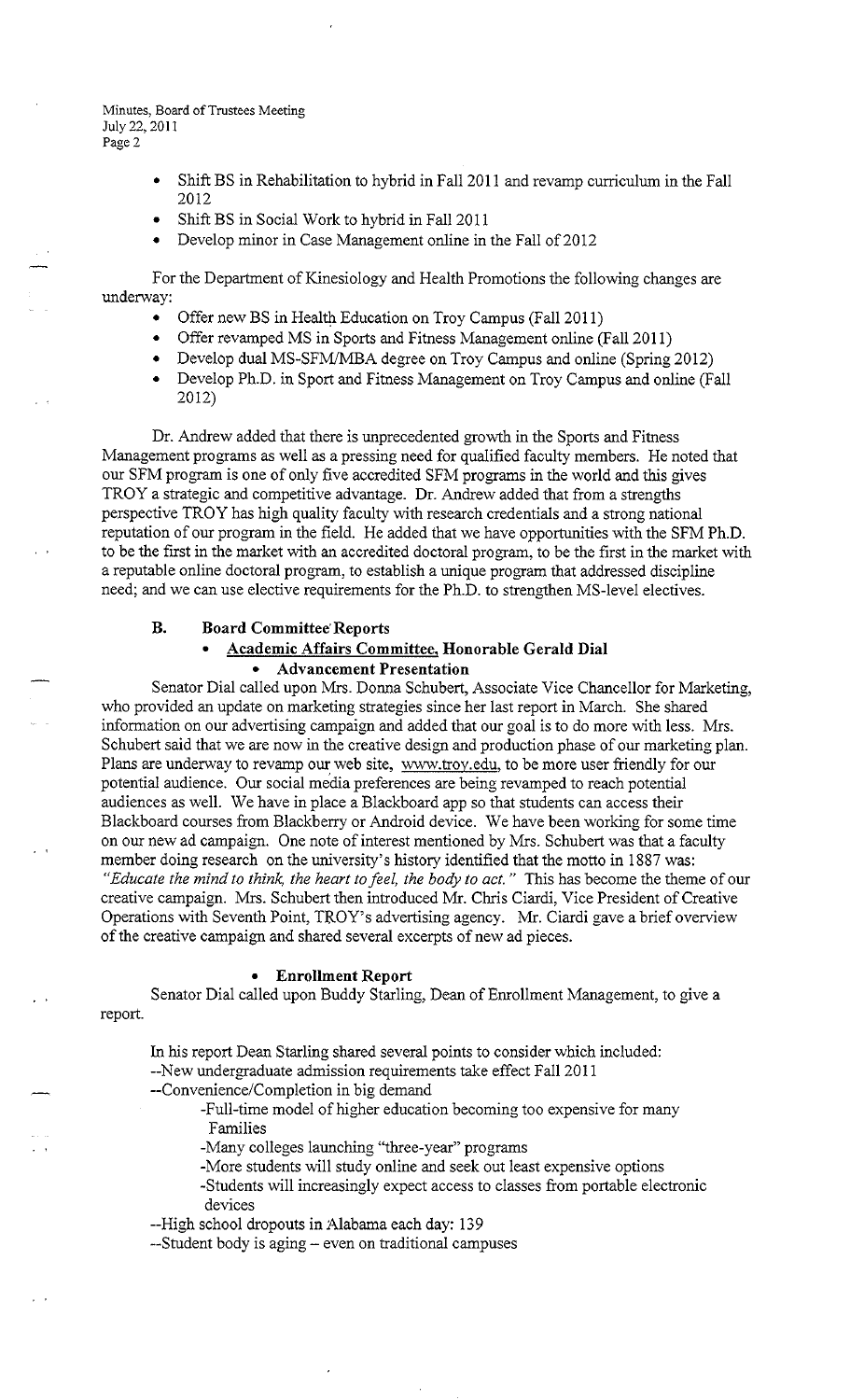Dean Starling reported that total applications received for Fall 2010 was 1084 compared to applications for Fall 2011, as of July 12, which totals 1026. In regard to housing, there is a housing wait list currently in effect for females and 100% occupancy is projected for Fall 2011. It was noted that there are 1920 beds available. He added that it is estimated that approximately 150 freshmen normally required to live on campus will have to seek housing off campus.

Mr. Starling provided figures on registrations for IMPACT, our student orientation sessions, our undergraduate applications received/accepted to date as well as figures for undergraduate applications denied. He also shared a report on graduate applications.

In summary Dean Starling said that undergraduate indicators reflect that applications are up slightly and acceptances are equal to last year. Applications denied are up 15% Graduate indicators mirror those for undergraduate and reflect that applications are up, acceptances down slightly and denials are up. Dean Starling concluded by stating that projections are for flat enrollment for the Fall 2011. Dean Starling shared several initiatives underway to address the enrollment trends. Discussion followed and Mr. Higgins said we "think out of the box" to identify ways to increase enrollment and offered one suggestion whereby consideration may given to providing a discount to currently enrolled students bringing in additional students.

#### **Resolution No. 1-Tobacco Free Campus**

Senator Dial introduced Resolution No. 1 and called upon Dr. John Dew, Senior Vice Chancellor for Student Services and Administration, to give a report.

Dr. Dew reported that the university already has policies in place that prevent smoking in our facilities and Resolution No. 1 addresses the use of tobacco products outside of facilities across campus. He added that the' proposal before the Board provides for a one-year time frame for implementation to allow the university to make the campus a tobacco free institution. Dr. Dew stated that a wellness committee will be established representative of the faculty and staff to help us move forward with this initiative. The proposed resolution would have an effective date of August 13, 2012, to become a tobacco-free campus.

## **Resolution No. 1**

**ACTION: SENATOR DIAL MOVED TO ADOPT RESOLUTION NO. 1. A SECOND WAS PROVIDED BY MR. CROWELL. MR. HIGGINS STATED THAT ONE CHANGE TO THE RESOLUTION WAS MADE IN THE BOARD'S EXECUTIVE COMMITTEE THAT SHOULD BE REFLECTED IN RESOLUTION NO. 1. HE ADDED THAT THE LAST PARA GRAPH OF THE RESOLUTION SHOULD BE AMENDED TO READ "SMOKELESS" INSTEAD OF "ORAL" TOBACCO PRODUCT. THERE BEING NO FURTHER DISCUSSION THE RESOLUTION PASSED AS AMENDED WHICH IS REFLECTED BELOW.** 

## **Resolution No. 1**

## **Tobacco Free Campuses**

WHEREAS, Troy University is committed to providing a university environment which promotes the success and welfare of the individual student, and

WHEREAS, tobacco use is the leading preventable cause of death in this country, responsible for one in every five deaths; and

WHEREAS, Troy University seeks to promote the health, well-being and safety of all students, faculty, staff and visitors, and

WHEREAS, Troy University will join more than 300 other United States colleges and universities with tobacco-free policies in place for our entire campuses, indoors and out,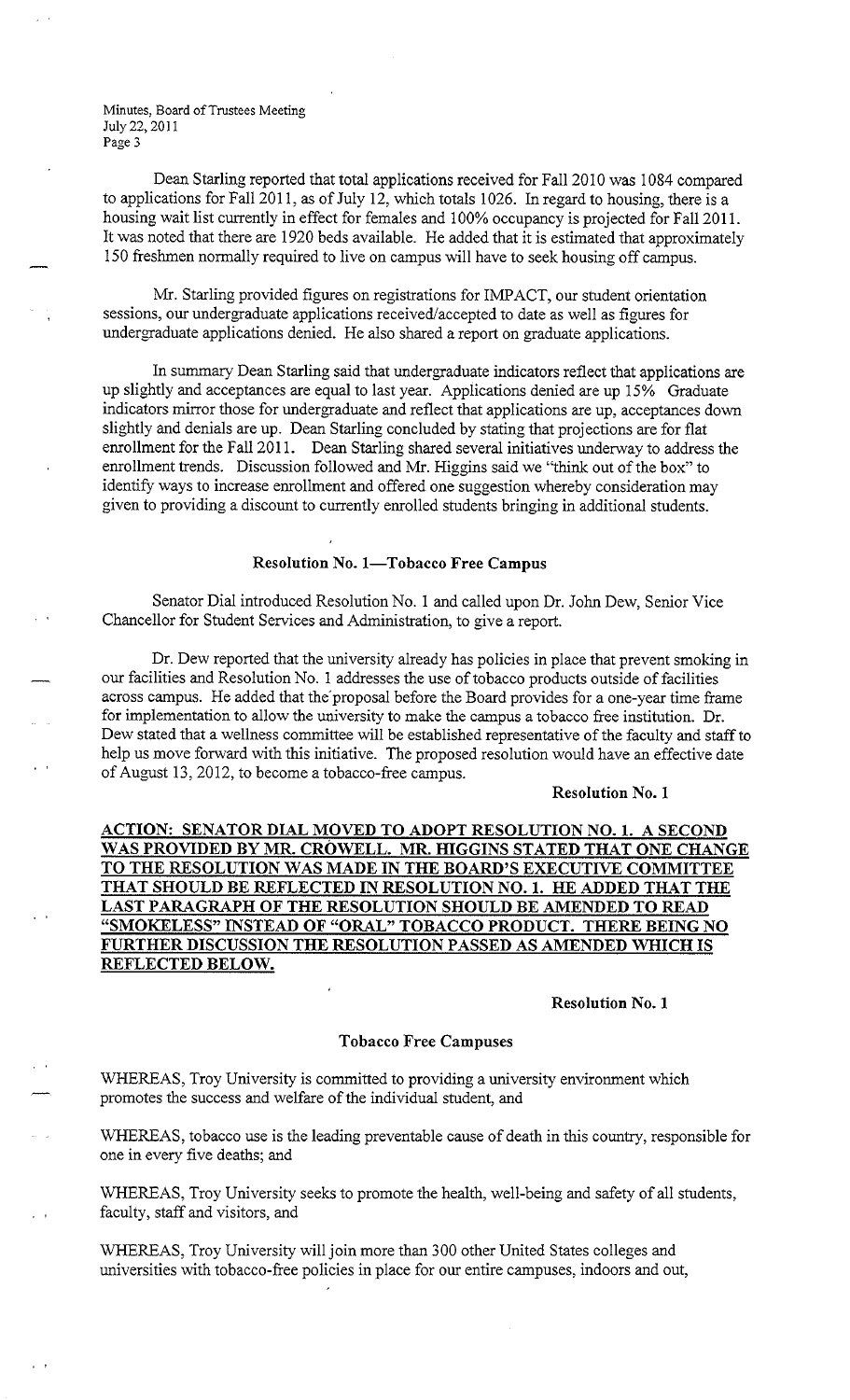THEREFORE BE IT RESOLVED, that Troy University will be a tobacco free institution where smoking and the use of all tobacco products are prohibited as stated in the below revision to policy 607.12 to become effective August 13, 2012.

Troy University is a tobacco-free campus at all locations owned or leased by the University. The use of tobacco is prohibited within university buildings, parking lots, and structures, walkways, indoor and outdoor athletic facilities, university vehicles, worksites and grounds, and any vehicles on the campus regardless of ownership. This policy applies to all university employees, students, contractors, vendors, recruits, and visitors.

Tobacco use includes the possession of any lighted tobacco product or the use of any smokeless tobacco product. Non-tobacco nicotine delivery systems are not included under this policy.

# • **Finance Committee, Honorable John Harrison**  • **Finance Report**

Mr. Drinkard represented Mr. Harrison in making the Finance Committee report. He reported that the Finance Committee thoroughly reviewed the proposed 2012 operating budget and recommended approval and that a vote of support be extended to Dr. Bookout in regard to the budget preparation. He then called upon Dr. Bookout to give a financial report.

Dr. Bookout shared copies of a 2010 financial report, a 2011 progress to date report, and an overview of the 2012 operating budget. Financial highlights for 2010 were shared. Dr. Bookout stated the university's financial position as of September 30, 2010, was impacted by the global economic downturn as the state revenues were well below budgeted levels. The university initiated budget reductions, hiring freezes, and other measures to address shortages in resources, Dr. Bookout said. Regarding current assets, Dr. Bookout reported that the university increased its overall 2010 total assets by 14.3% over last year. He further shared an extensive breakout of the 2010 operating budget.

In regard to the 2011 budget to date, Dr. Bookout called attention to the June 30, 2010, revenue figures to the June 30, 2011, numbers and added that they are very consistent. At this time in 2011 the university spent 59% of its budget and in 2010 63%.

In 2012 operating budget, Dr. Bookout shared some budget considerations as follows: Loss of Revenue/Cost Increases

- \$4.6M loss of Federal Stimulus funds
- \$3.2M loss of tuition revenue due to raising admissions standards
- \$1.8M cost of military discount for Global Campus
- \$15.9M reduction in state appropriations for 2009 to 2012
- \$562K increase cost to Troy for health premium

Revenue/Savings to offset loss/cost increases

- \$280K savings in annual cost of retiree PEEHIP will be \$4,440 per retiree (was \$5,040)
- \$5M annual savings from vacant and lapsed salaries
- \$2.1M savings from reduction in TRS from 12.51% to 10.00%
- \$2M reduction **in** number of Global Campus teaching locations
- \$400K increase employee contribution to health insurance plan
- \$7.4M AL Campuses for undergraduate/graduate tuition rate increase

Dr. Bookout added that the above bullets are some of the considerations in preparing for the 2012 budget. He provided further details in regard to proposed 2012 tuition rate changes, and revenue sources. Dr. Bookout noted that proposed 2012 tuition rate change is as follows: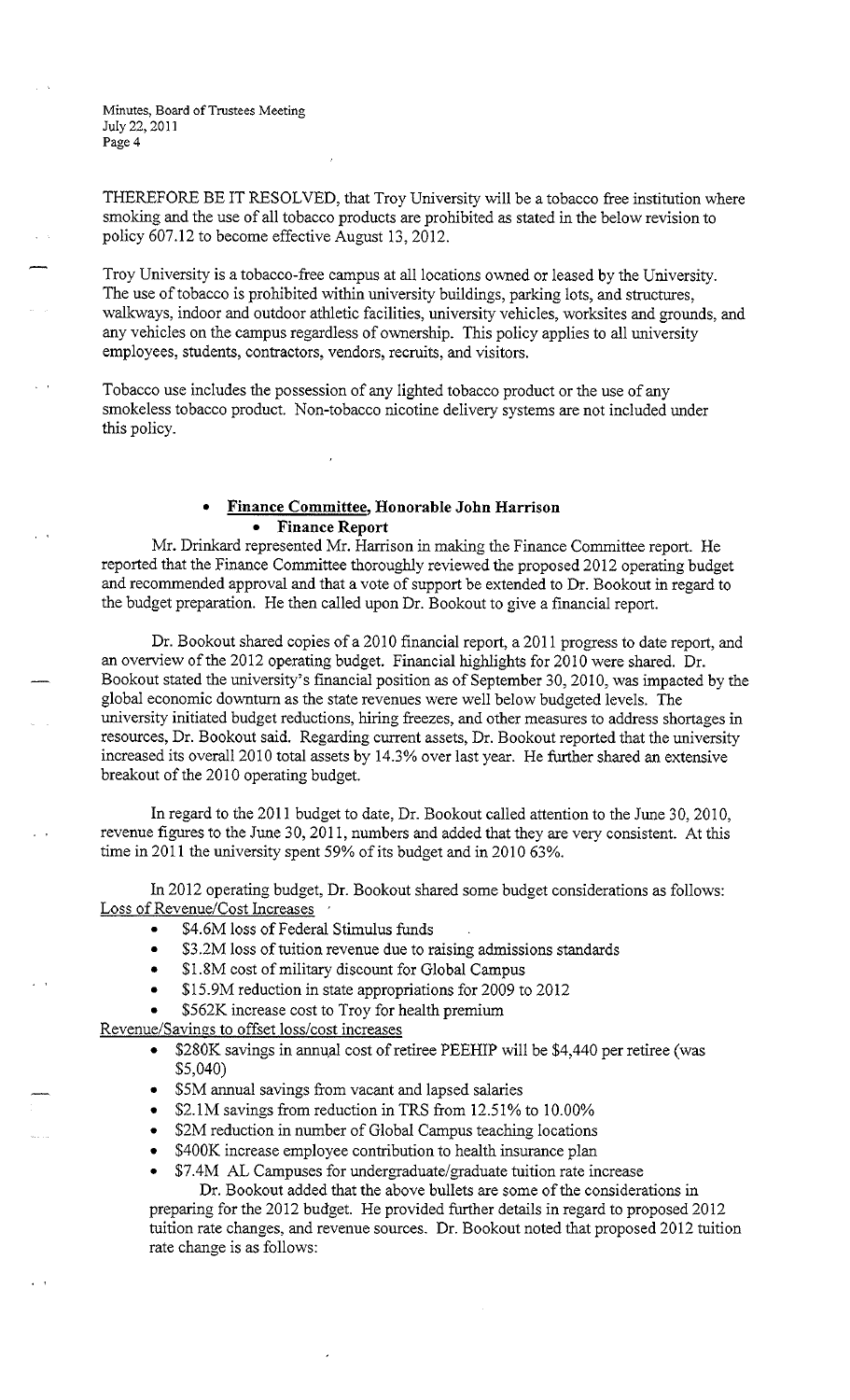- AL tuition per credit hour UG from \$216 to \$235; Graduation \$246 to \$290
- General student fee per credit hour 24 to 28
- Meal Plan from  $1,420 + \text{tax to } $1,465 + \text{tax}$
- Dining Dollars from \$100 to \$200 + tax
- Global Campus tuition per credit hour -- UG 200/210 to 250/260 and Graduate from 260/270 to 375/400
- eTroy per credit hour UG from 250 to 260 and Graduate from 420 to 440
- GC/eTroy Technology fee per credit hour 0 to 8

**ACTION: FOLLOWING DR. BOOKOUT'S PRESENTATION. MR. DRINKARD, ON BEHALF OF THE FINANCE COMMITTEE. MADE A MOTION TO APPROVE THE 2012 OPERATING BUDGET AS PRESENTED. SECONDED BY MR. CROWELL. THE BUDGET WAS ADOPTED.** 

## • **Athletics Committee, Honorable Allen Owen**

Mr. Owen called upon Mr. Steve Dennis to give an athletic report. Mr. Dennis gave a brief update on upcoming athletic events. He expressed appreciation to the Board for naming the football field in honor of Coach Larry Blakeney. Mr. Dennis shared several points of pride in our student athletes for winning the bowl game, winning  $5<sup>th</sup>$  conference championship, and for the baseball team winning conference regular season and moving on to regional at Vanderbilt just to name a few. He reported that there are now approximately 1400 in the athletic booster club with a goal of2,000. APR numbers are above 925. Mr. Dennis added that athletics is very excited about the new sports arena as well as celebrating the university's  $125<sup>th</sup>$  anniversary. The Troy Sports Hall of Fame will be housed in the new arena and we are looking to the first induction in the Fall of 2012. An update was given on the 2012 football schedule. August  $20<sup>th</sup>$  will be the Football Appreciation Night; fan day is August 21<sup>st</sup>.

In conclusion, Mr. Dennis expressed appreciation to the Board for their support.

# • **Executive Committee, Dr Doug Hawkins**  • **Resolution No. 2-Honoring Dr. Joe Morton**

## **ACTION: RESOLUTION NO. 2 WAS UNANIMOUSLY APPROVED BY THE BOARD.**

Dr. D. Hawkins called upon Chancellor Hawkins to present to Dr. Joe Morton a framed resolution honoring him upon his retirement as State Superintendent of Education and thanking him for his service on the Troy University Board of Trustees. Dr. Morton expressed his appreciation to the Board.

#### **Resolution No. 2**

## **Honoring Dr. Joseph B. Morton**

WHEREAS, Dr. Joseph B. Morton has contributed to the growth and progress of Alabama education for more than 30 years, serving with distinction in a variety of positions, including school superintendent and Deputy State Superintendent of Education; and

WHEREAS, on July 13, 2004, Dr. Morton was named State Superintendent of Education, and concurrently began service on the Troy University Board of Trustees; and

WHEREAS, Dr. Morton's knowledge of and experience in K-12 education has been an invaluable asset to Troy University—which was founded in 1887 to train teachers—as his guidance and counsel has contributed to many College of Education initiatives; and

 $\cdots$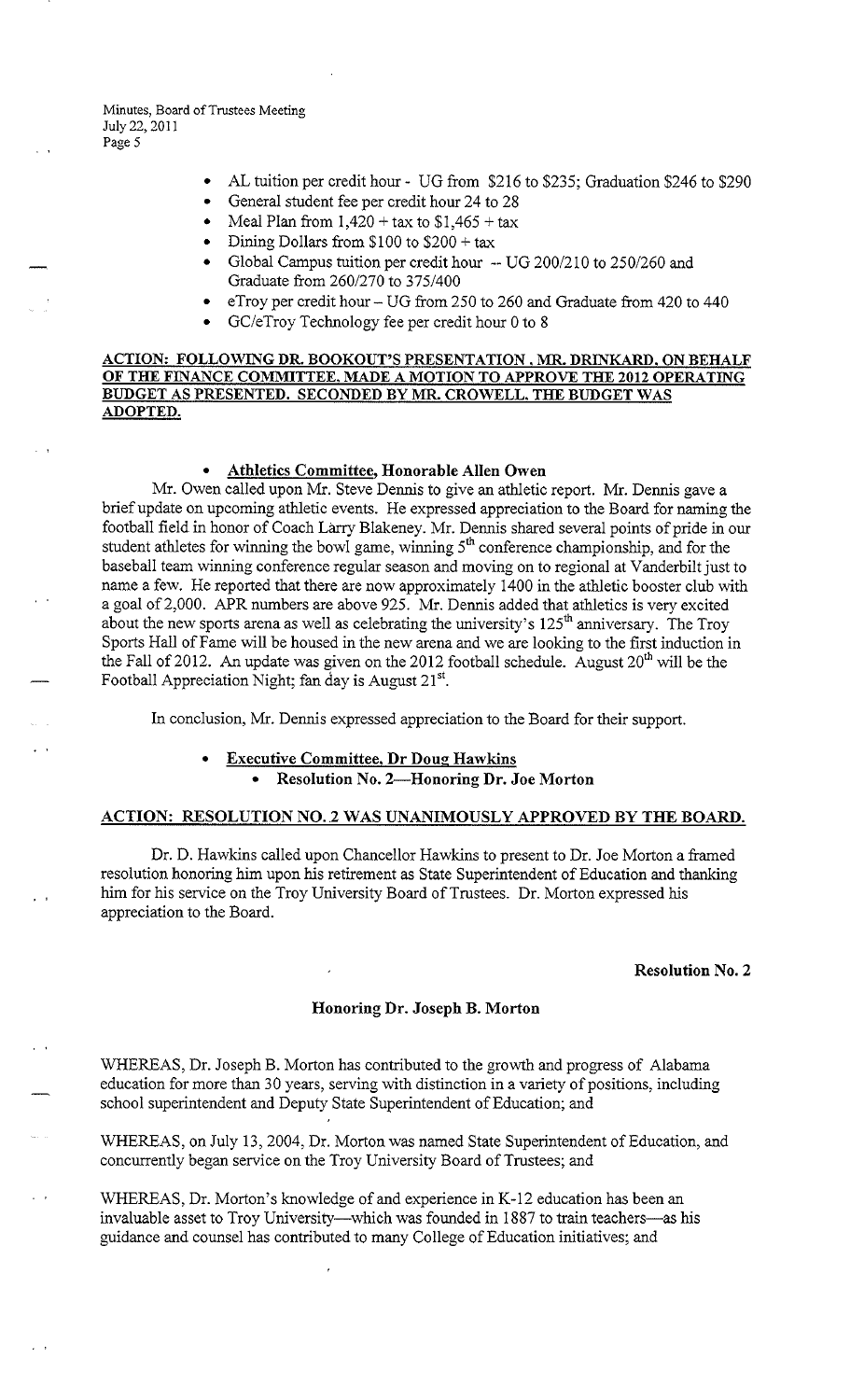WHEREAS, Dr. Morton has remained steadfast in his support of Troy University's College of Education and the thousands of TROY alumni who serve Alabama public education;

THEREFORE BE IT RESOLVED that the Troy University Board of Trustees extends its most sincere gratitude to Dr. Joseph B. Morton for his service to the Board of Trustees and Alabama public education on the occasion of his retirement as State Superintendent of Education.

## • **Resolution No. 3-Bylaws Changes**

Mr. Higgins addressed the Board regarding the proposed Bylaws changes and added that he had talked with members regarding the proposed changes. He stated that Resolution No. 3 would delete the section stating that the Vice President Pro Tempore would serve as chair of the Academic Affairs Committee. Mr. Higgins added that this change will give the Board more opportunity for the leadership of this committee.

#### **Resolution No. 3**

# **ACTION: Mr. HIGGINS MOVED FOR THE ADOPTION OF RESOLUTION NO. 3 WHICH FOLOWS. A SECOND WAS PROVIDED BY MR. OWEN. THERE BEING NO FURTHER DISCUSSION, THE RESOLUTION PASSED.**

**Resolution No. 3** 

## **Relating to.Duties of Vice President Pro Tempore**

## **Amend the Bylaws of the Board of Trustees for Troy University as revised December 12, 2008**

Article III, Section 3. Vice President Pro Tempore. Delete the following: "The Vice President Pro Tempore shall serve as chair of the Academic Affairs Committee"

#### **Resolution No. 4**

At this time, Mr. Higgins presented Resolution No. 4 to the Board which would create President Pro Tempore Emeritus of the Board. Mr. Higgins read the proposed amendment to the Bylaws of the Board of Trustees. Following Mr. Higgins presentation of Resolution No. 4, the following action was taken.

# **ACTION: MR. HIGGINS MOVED FOR ADOPTION OF RESOLUTION NO. 4 WHICH FOLLOWS. A SECOND WAS-RECEIVED FROM MRS. CARTER. THERE BEING NO DISCUSSION RESOLUTION NO. 4 WAS ADOPTED.**

## **Resolution No. 4**

#### **President Pro Tempore Emeritus**

## **Amend the Bylaws of the Board of Trustees for Troy University as revised December 12, 2008**

Article III, Insert the following after Section 5:

"Section 6. Election of President Pro Tempore Emeritus. The President Pro Tempore Emeritus shall be elected as an honorary officer from the membership of the Board of Trustees. To qualify for the position of President Pro Tempore Emeritus, the Board member must have served three terms as President Pro Tempore. The election shall be by open ballot of a majority vote of the Board. Upon election, the President Pro Tempore Emeritus shall serve continuously during his term of service as a Board member. The President Pro Tempore Emeritus shall serve as exofficio member of all standing committees and shall serve as advisor to the current President Pro Tempore. After the President Pro Tempore Emeritus is no longer a member of the Board of